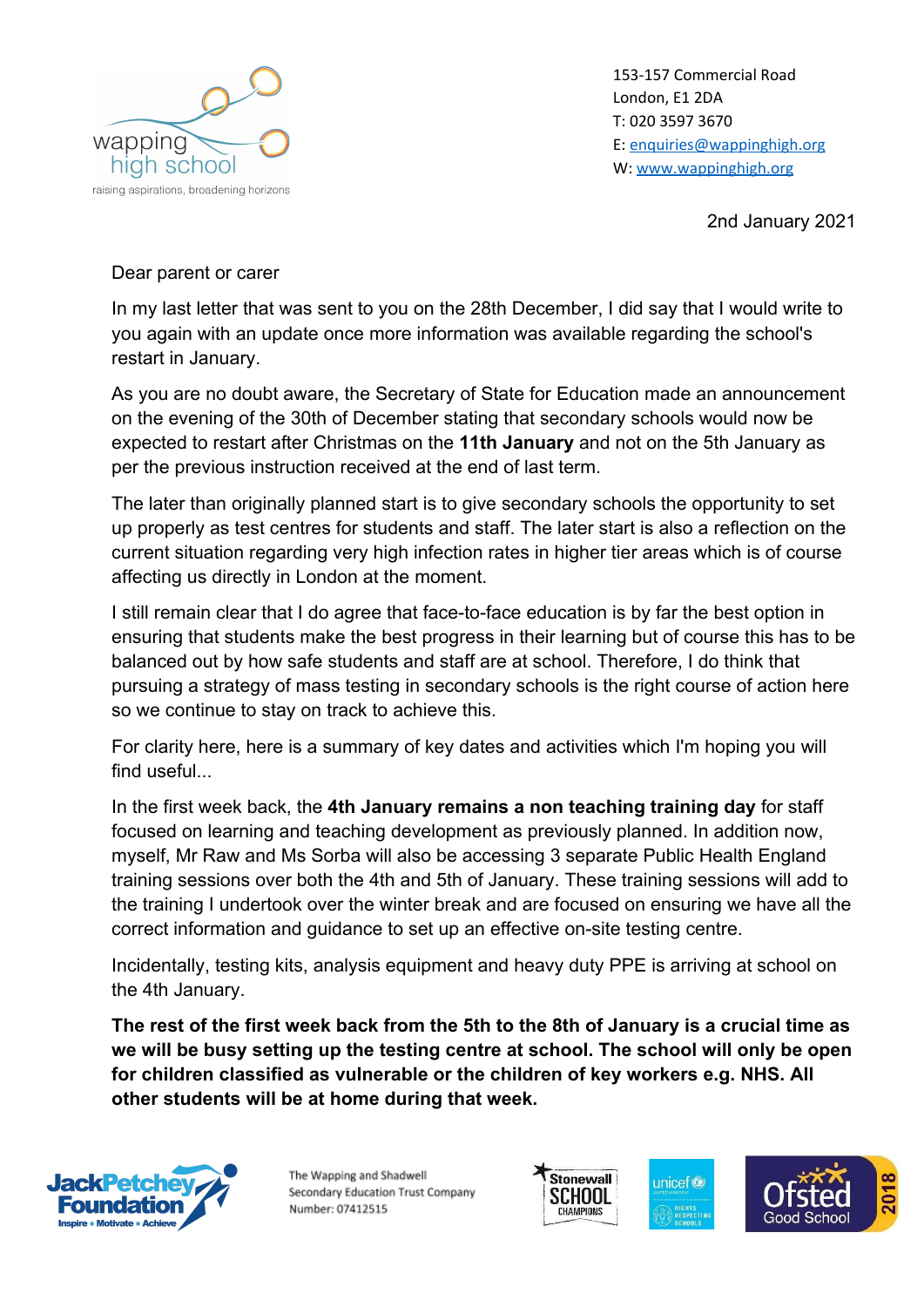Members of the Senior Leadership Team on a rota, will be providing on site supervision for these children. The Learning Support Team will be contacting qualifying families on Monday, the 4th of January with more information.

Please note that it would be immensely helpful if a valid negative Covid statement was available for any student coming into school that week. It is also a given that any qualifying child here can only access school supervision if they are not self isolating.

In line with additional instructions received from the DFE yesterday, I have asked teachers and learning mentors at school to **prioritise contact and learning support for Year 11 students through the week but regardless of your child's year group, please ensure that your child engages with any learning activity set by their teachers in that first week or was not completed in the last week before the school holiday.**

**On the 11th January, unless they are Covid positive or self isolating, Year 11 will return to school for face to face learning. Children classified as vulnerable or key worker children will also be on site and supervised by available members of staff during the week.**

**All other year groups will be remote learning at home.** As previously, this remote learning will be a balance of Google Classroom and other learning platform activity alongside a balance of live lessons.

**Students from Year 11 and all staff will be lateral flow tested using the new equipment before lessons begin if they don't have a valid negative Covid test statement or have had and recovered from the virus previously.**

**Year 11 will need to arrive at school at 10am on the 11th January to allow the Testing Team to carry out the tests.**

## **Normal lessons will begin at 11am i.e. Period 3.**

Test samples will be analysed during the day and the results of these shared with students and families as soon as possible with positive tests being shared on immediately.

If a child fails the lateral flow test then they will be removed from their class and isolated on site until they can leave or leave immediately if families authorise us to do that once contact is made with home.

Any student or member of staff that has been in contact with the infected individual will then be tested as a priority at the end of the school day.

**For the remaining year groups during the week beginning 11th of January, every year group will be invited in for a testing appointment at school and then dismissed whilst the test is analysed with test outcomes being sent to families as soon as data is available.** More information will be provided next week as to when individual year groups need to come in for their tests and how test results will be shared with families.

**Families should note that Monday 18th January marks the return of all students to the school for face to face learning. The Secretary of State and the DFE have asked all schools to ensure that students and staff are all tested on a rolling weekly basis and we intend to do our best to achieve that.**



The Wapping and Shadwell Secondary Education Trust Company Number: 07412515